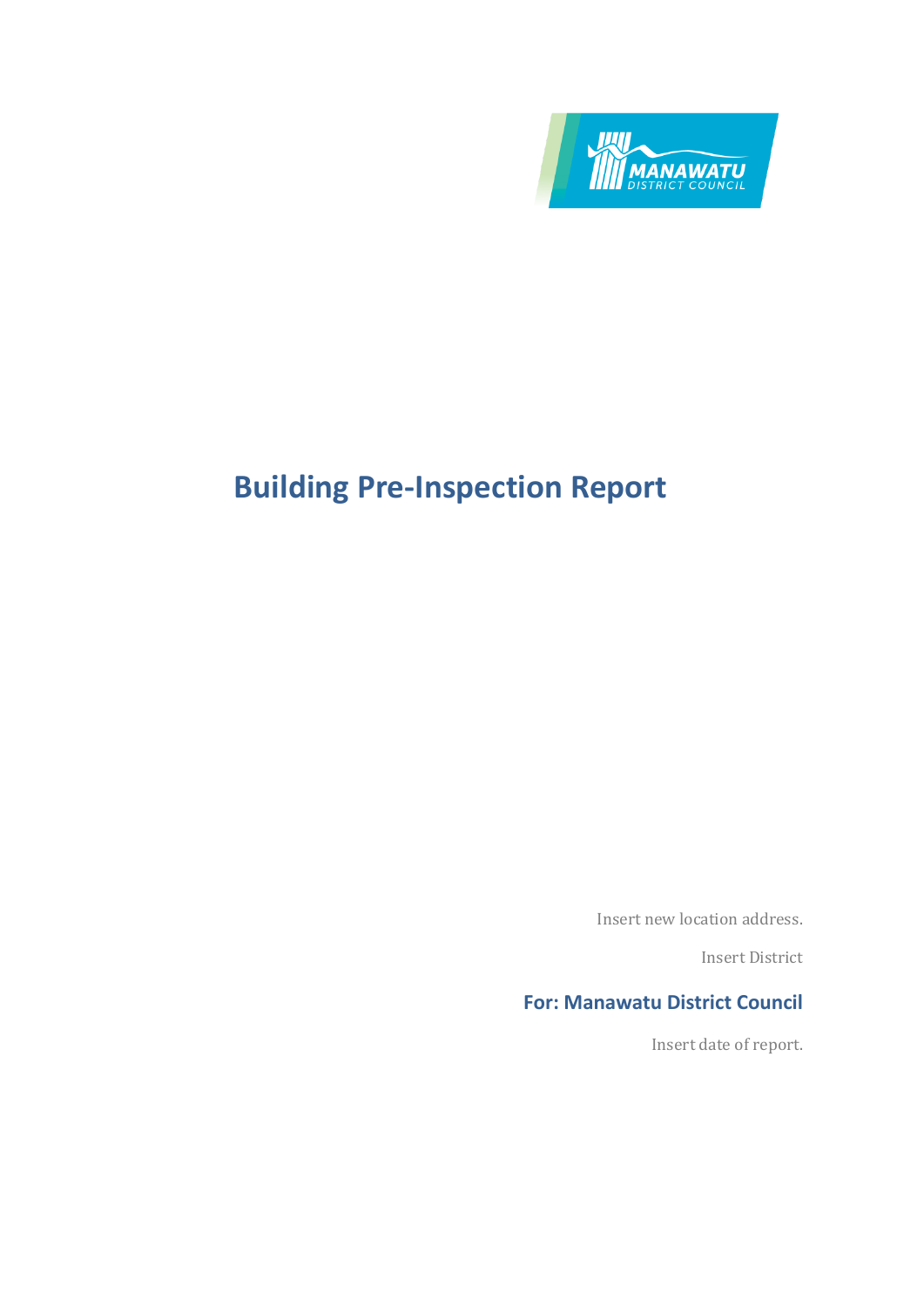### **1.0 GENERAL INFORMATION**

#### **1.1 Introduction**

This Building Pre-Inspection Report has been prepared in accordance with the requirements of the Manawatu District Plan. It accurately records the external condition of the Choose an item.to be relocated and sets out all reinstatement works required to the exterior of the building after it has been relocated to a workmanlike standard and to achieve a tidy appearance to meet requirements of the District Plan.

Limited inspection of the interior has been undertaken for the purpose of the building consent application which must be lodged with the Manawatu District Council at the same time as this Report is submitted to the Council.

The Condition Table set out in Section 2 of this Report and associated photographs assist in providing a representation of the condition of the building prior to the commencement of the relocation.

The Report also provides photographs of the surroundings of the destination site. These photos provide context for the standard to be achieved in reinstating the relocated building.

The Report has been prepared by Enter Name. of Enter Company name. as per our instruction/agreement dated Enter a date.on behalf of our clients Enter Name. in accordance with the requirements of the Manawatu District Plan.

### **1.2 Applicants Contact Details**

| <b>Applicant:</b>                  | [Applicant (clients) name] |
|------------------------------------|----------------------------|
| <b>Contact address:</b>            | [Contact address]          |
| <b>Telephone:</b>                  |                            |
| Email:                             |                            |
| <b>Any Additional information:</b> |                            |
| Agent:                             | [Authorised agent's name]  |
| <b>Contact address:</b>            | [Contact address]          |
| <b>Telephone:</b>                  |                            |
| Email:                             |                            |
| <b>Any Additional information:</b> |                            |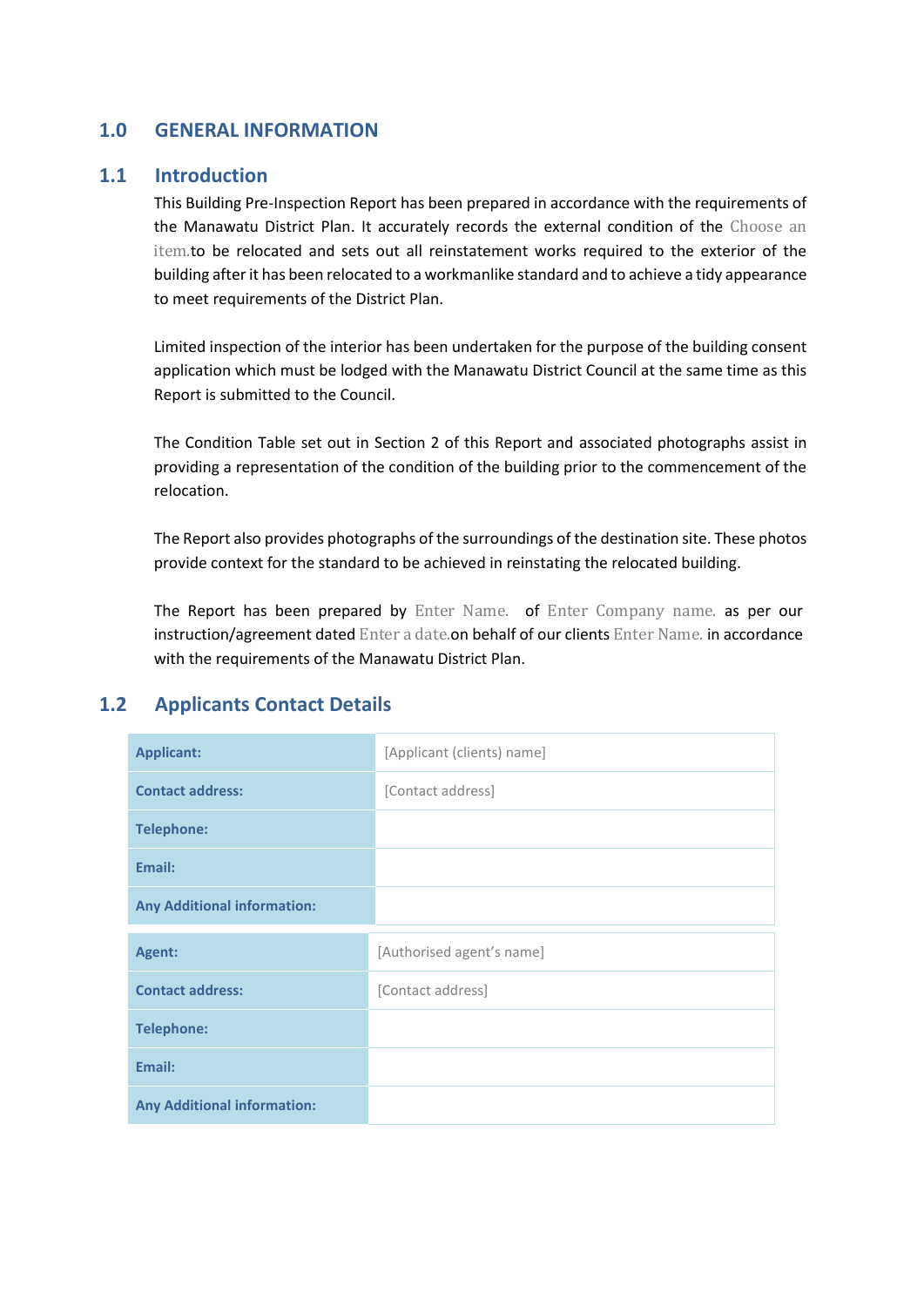

# **1.3 Building Details**

| <b>Type of building</b>                                 | [Dwelling house, garage, ancillary building]                                                                                                        |
|---------------------------------------------------------|-----------------------------------------------------------------------------------------------------------------------------------------------------|
| <b>Approximate age of building</b>                      | Provide date range e.g. 1940-1950.                                                                                                                  |
| <b>Brief Description</b>                                | Number of storeys, approximate size, roof, walls, floor<br>construction, additional features.                                                       |
| <b>Proposed site address</b>                            | Address of the intended site of the related building.                                                                                               |
| <b>Site address where the building</b><br>was inspected | Address                                                                                                                                             |
| <b>Proposed Use of Building</b>                         | Dwelling House, Residential, Garage, Ancillary.                                                                                                     |
| <b>Previous Use of the Buildings</b>                    |                                                                                                                                                     |
|                                                         | [Relocated building must have been previously designed, built<br>and used as a dwelling (Except previously used garage and<br>ancillary buildings)] |
|                                                         |                                                                                                                                                     |
| Is the building being split for<br>transportation       | Choose Yes or No.                                                                                                                                   |
| Will the split affect wall cladding                     | Choose Yes or No.                                                                                                                                   |
|                                                         | Details, numbers of sections, identify the location of the cut(s)                                                                                   |
| Will the split affect roof cladding                     | Choose Yes or No.                                                                                                                                   |
|                                                         | Details, number of sections, identified the location of the cut(s)                                                                                  |
| <b>Inspection Dates &amp; Weather:</b>                  | [Date and weather at the time of inspection]                                                                                                        |
| <b>Inspection by:</b>                                   | Name of Inspector.                                                                                                                                  |
| <b>Other persons present</b>                            | Name of other parties present.                                                                                                                      |

# **1.4 Site Characteristics** *(this section may be filled in by the owner of the destination site)*

| <b>Existing character of the site</b> | Description of the site where the relocated building is to be<br>located. |
|---------------------------------------|---------------------------------------------------------------------------|
| Topography of the surrounding         | Description of the surrounding environment, is it hilly, flat,            |
| environment                           | building concealed from the road, etc.                                    |
| Areas of Vegetation on and around     | Description of the vegetation on site, proximity of the building          |
| the site                              | location to any areas of indigenous vegetation.                           |
| Areas of any cultural or heritage     | Description of any cultural or heritage values on or near the             |
| value identified in the District Plan | site                                                                      |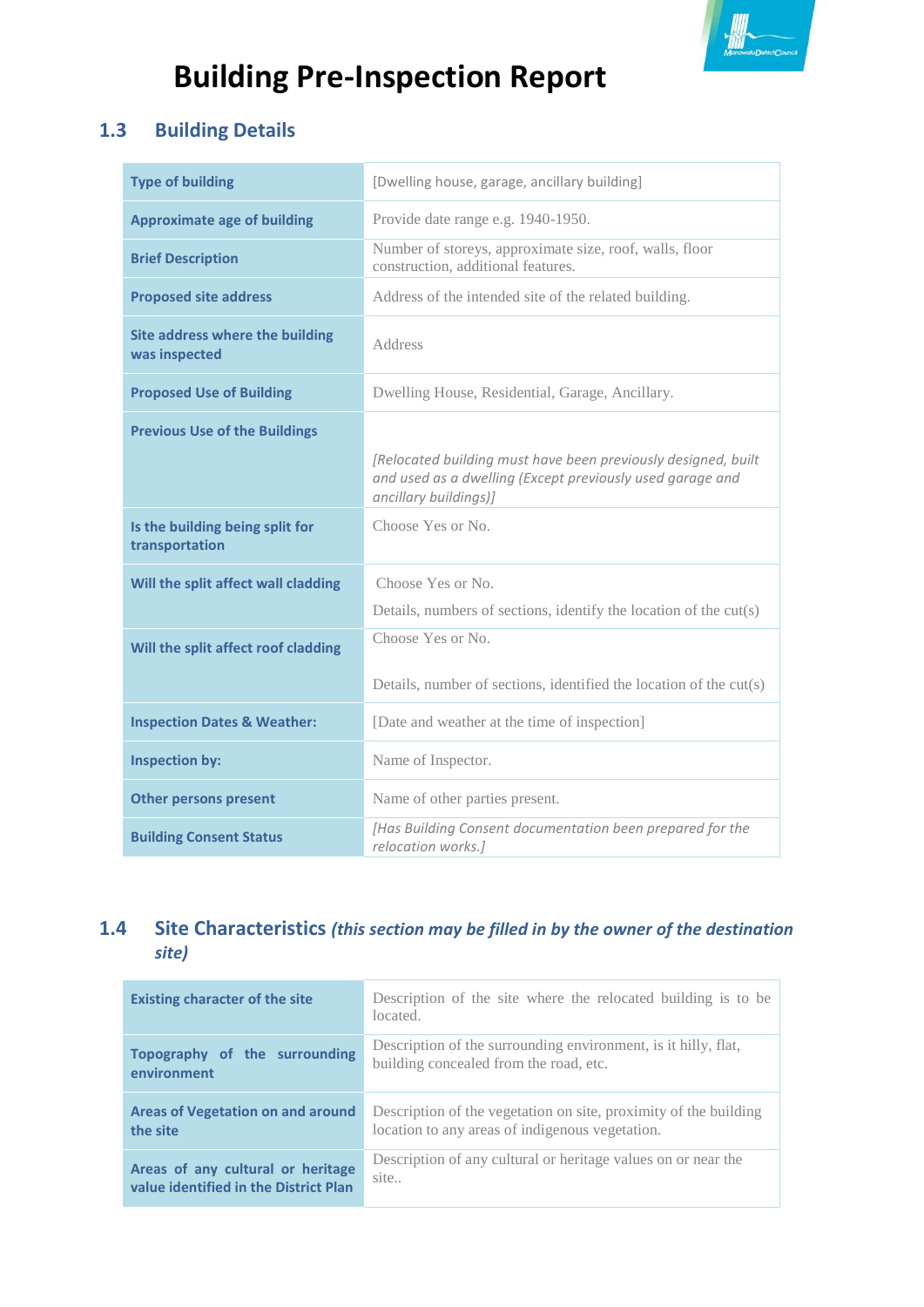### **1.5 Areas assessed by Licensed Building Practitioner**

Describe how the building was inspected.

#### *Example:*

*The external envelope of the subject building viewed from ground floor level and where safely accessed by ladder from ground level.*

*Internally, our inspection was limited to those parts of the buildings that could be safely accessed and a head and shoulders inspection of the roof space. Access was gained into the subfloor space….]*

#### **1.6 Reporting Conditions**

This Report has been prepared under the following conditions of engagement:

- The building inspection undertaken for the purpose of this Report is based on a visual inspection only; therefore it is not possible to guarantee that all concealed areas containing defects will be accessible (floor voids, roof voids, etc). No intrusive investigation will therefore be undertaken.
- Signs of water ingress will be searched for during the building inspection undertaken for the purpose of this Report, however the Report cannot warrant that the building is free from water penetration, from defective roofing, cladding, rainwater goods, rising damp or the like unless evident at the time of our visual survey.
- Only areas where safe access is possible have been inspected.
- The Report is provided for the use of the applicant identified in section 1.1 of this Report and the Manawatu District Council and may not be used by others without written permission by those parties. The writer of this Report accepts no liability to third parties who may act on the report.
- This Report must be read in conjunction with photograph and condition tables provided.
- This Report is for the purposes of meeting the requirements of the Manawatu District Plan. It is not a Report to address matters required by the Building Act 2004. A building consent is required for the relocation of this building and all subsequent works as a consequence. The building work must be designed and undertaken by Licensed Building Practitioners.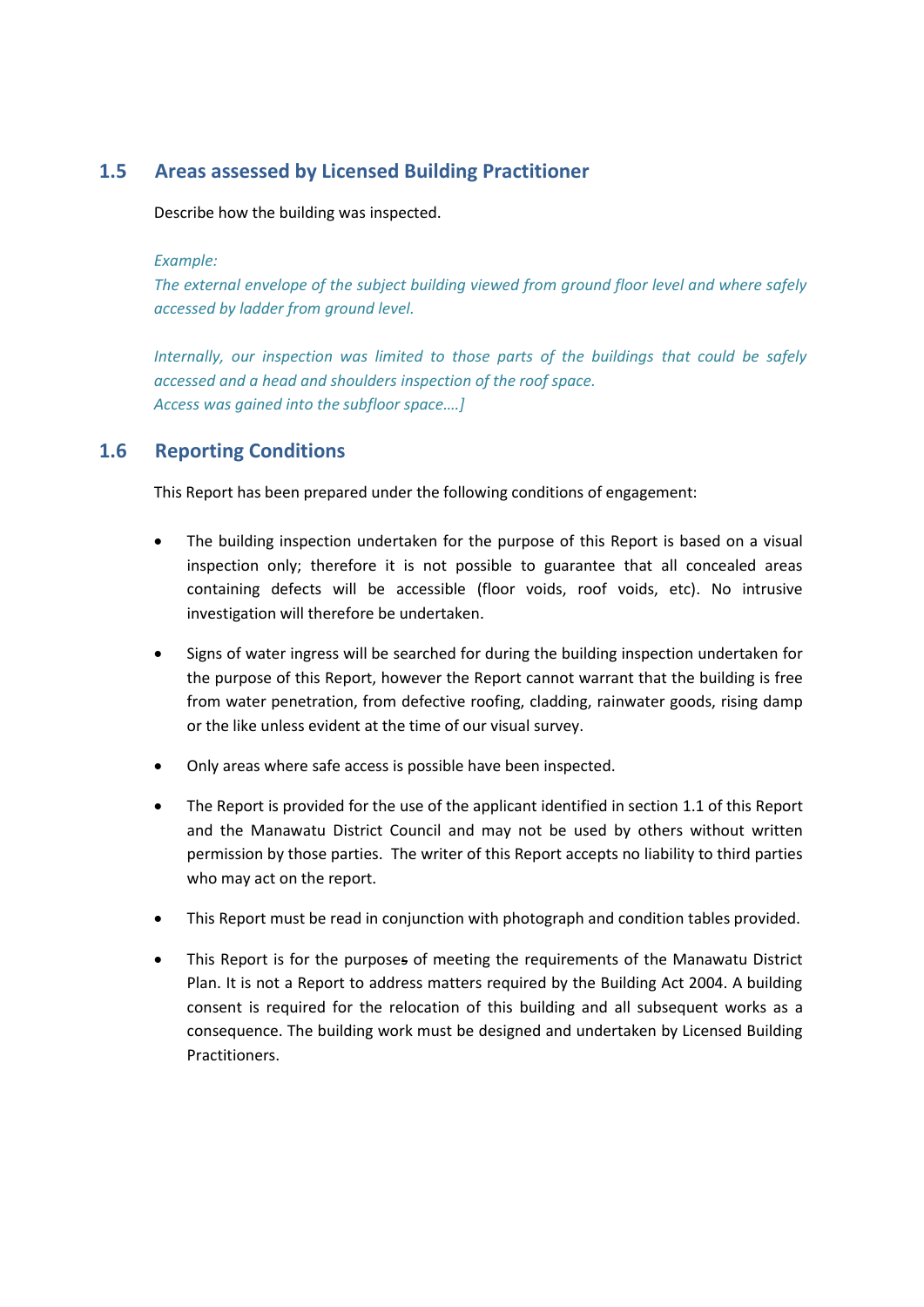

## **1.7 Exclusions**

This report **does not** include comment about the following:

- a) The structure of the building unless otherwise commented upon;
- b) The value of the property;
- c) Illegal Works; and
- d) Internal condition of the building unless otherwise commented upon.

Additionally, no search has been made of:

- e) Local Authority rates;
- f) Government Valuation; or
- g) LIM or PIM reports.

#### **1.8 Definitions**

The following defines the condition comments of the elements surveyed:

| Good              | Items that have suffered minimal weathering, wear or decay<br>and are free from any visual defects.                        |
|-------------------|----------------------------------------------------------------------------------------------------------------------------|
| <b>Reasonable</b> | Items that have worn through 'normal' use and weathering,<br>and is in commensurate condition to the building age and use. |
| Poor              | Items that are worn, decayed or weathered either due to the<br>age, abnormal use or lack of maintenance.                   |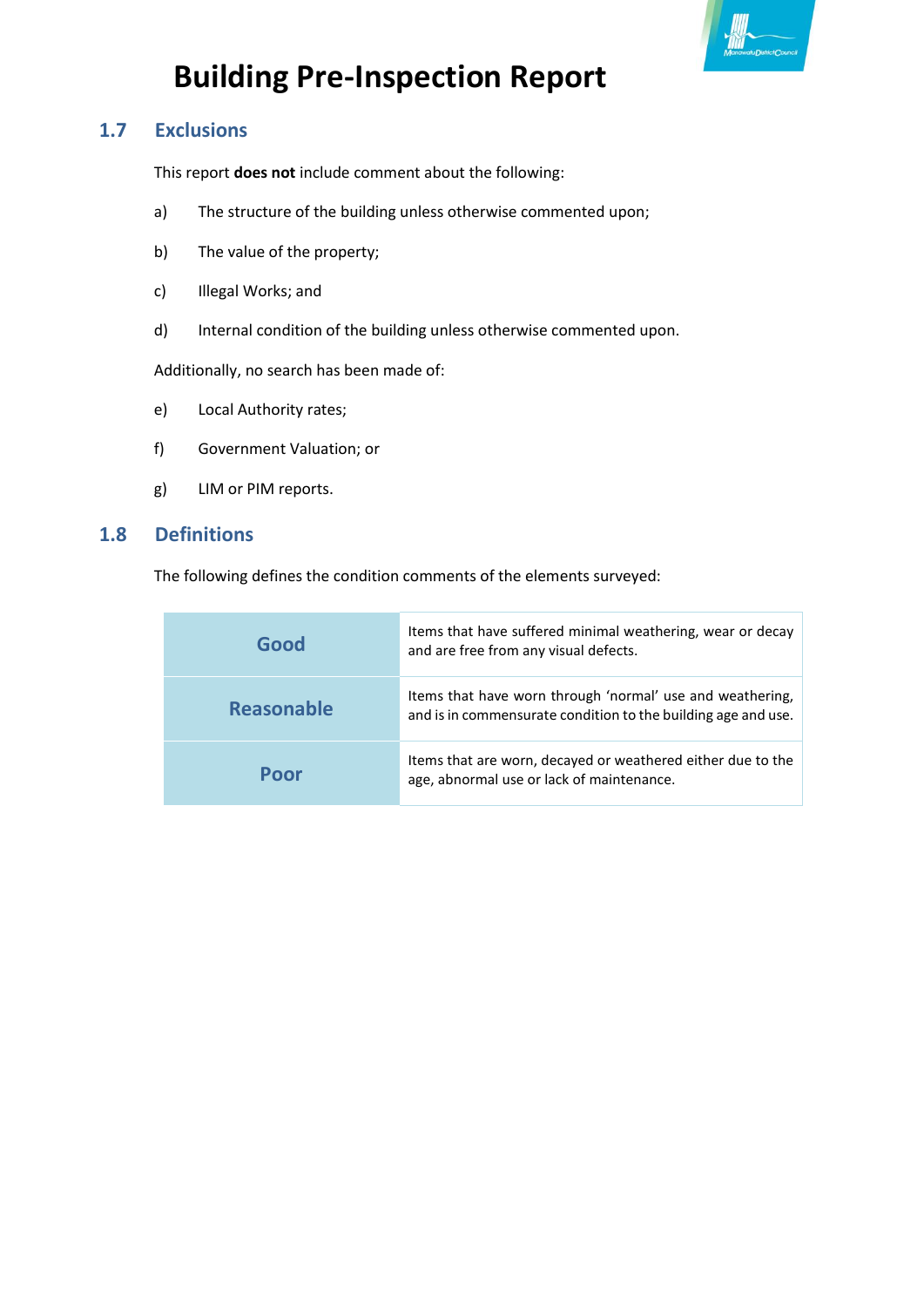# **2.0 Condition Table**

#### **RMA 1991 – Mandatory External Reinstatement**

| <b>Item</b>             | <b>Construction</b>                      | <b>Description</b>                                                                                       | <b>Condition</b>       | <b>Required Upgrades &amp; Comments</b>                                                                                                                                                                    | Photograph                                                                                  |
|-------------------------|------------------------------------------|----------------------------------------------------------------------------------------------------------|------------------------|------------------------------------------------------------------------------------------------------------------------------------------------------------------------------------------------------------|---------------------------------------------------------------------------------------------|
|                         | <b>Element</b>                           |                                                                                                          |                        |                                                                                                                                                                                                            |                                                                                             |
| $\mathbf{1}$            | <b>Roof</b>                              | [Corrugated iron/fibre cement<br>sheet, concrete tile, metal tile,<br>butynol membrane, other]           | [Good/Reasonable/Poor] | [None/ Repaint/ Re-roof etc (Additional<br>comments required if the roof was<br>removed during relocation)]                                                                                                | [Insert multiple]<br>photographs if/as<br>required under any of the<br>below sub-headings.] |
| $\overline{2}$          | <b>Spouting and</b><br><b>Downpipes</b>  | [PVC, metal, butynol]<br>membrane, other]                                                                | [Good/Reasonable/Poor] | [None/Repaint/Replace etc. Example:<br>Repair all timber fascias, barges as well<br>as rainwater goods to ensure surface<br>moisture discharges into new Council<br>approved outlet at new site location.] |                                                                                             |
| $\overline{\mathbf{3}}$ | Wall<br><b>Cladding</b>                  | [Fibre cement weatherboard/<br>sheet, timber weatherboard,<br>Board and batten, metal<br>sidings, other] | [Good/Reasonable/Poor] | [None/ Repaint/ Replace etc]                                                                                                                                                                               |                                                                                             |
| 4                       | <b>Foundation</b><br>cladding            | [Baseboards (likely to have been<br>removed) NA]                                                         | [Good/Reasonable/Poor] | [Example: Foundation cladding is to be<br>installed as specified in the Building<br>Consent]                                                                                                               |                                                                                             |
| 5                       | <b>Window and</b><br><b>Door Joinery</b> | [Powder coated aluminium,<br>timber, steel, single glazed,<br>double glazed]                             | [Good/Reasonable/Poor] | [None/ Install new joinery/Repair and<br>redecorate existing joinery. Example:<br>Repair and repaint window and door<br>joinery. Replace all broken glass<br><i>immediately after relocation.]</i>         |                                                                                             |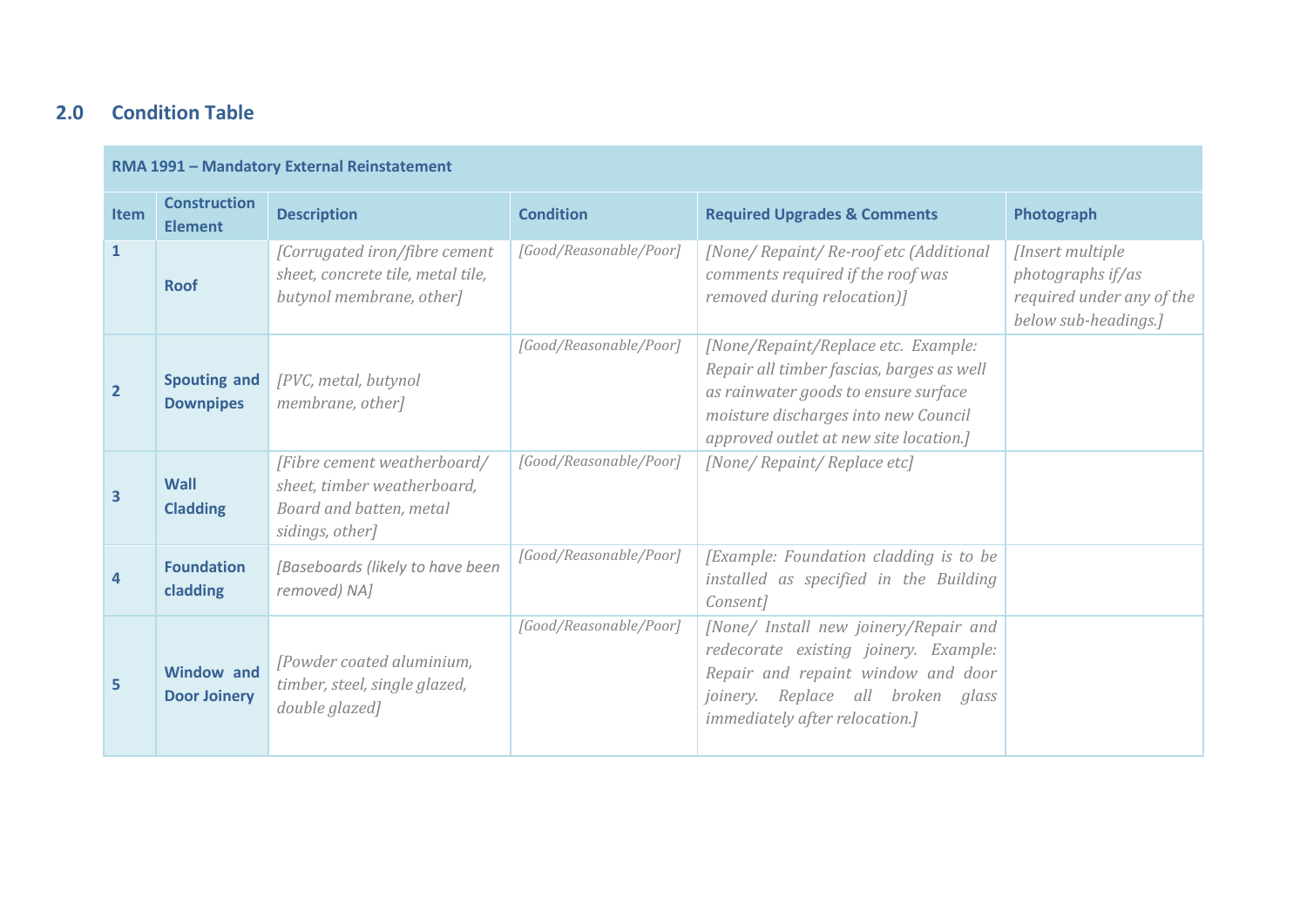

## **3.0 Safe And Sanitary**

Comment is required.

Licensed Building Practitioner must give a declaration regarding whether the building is /isn't safe and sanitary.

Note: If the building is not considered safe and sanitary then give reasons (Example: evidence of building defects such as rot, transport damage).

# **4.0 Estimate Of Costs Of External Reinstatement Works**

The estimate of costs of external reinstatement works is the sum of to insert.

Note: Allow a contingency sum for any damage in transit.

"Reinstatement works" means the extent of the work required to the exterior of the Relocated building as specified in the Building Pre-Inspection Report for the purposes of the District Plan. The exterior reinstatement works will not include matters regulated by the building legislation or connection to foundations; but may include matters required by the District Plan for work to be undertaken and completed to the exterior of the building to a workmanlike standard and to achieve a tidy appearance, including without limitation:

- (a) Repair of broken windows and window frames;
- (b) Repair of rotten weatherboards or other damaged wall cladding;
- (c) Necessary replacement or repair of roof materials
- (d) Cleaning and/or painting of the exterior where necessary e.g. roofs, walls, window frames etc
- (e) Repair of transit damage; and/or
- (f) Replacement and painting of baseboards or other foundation cladding.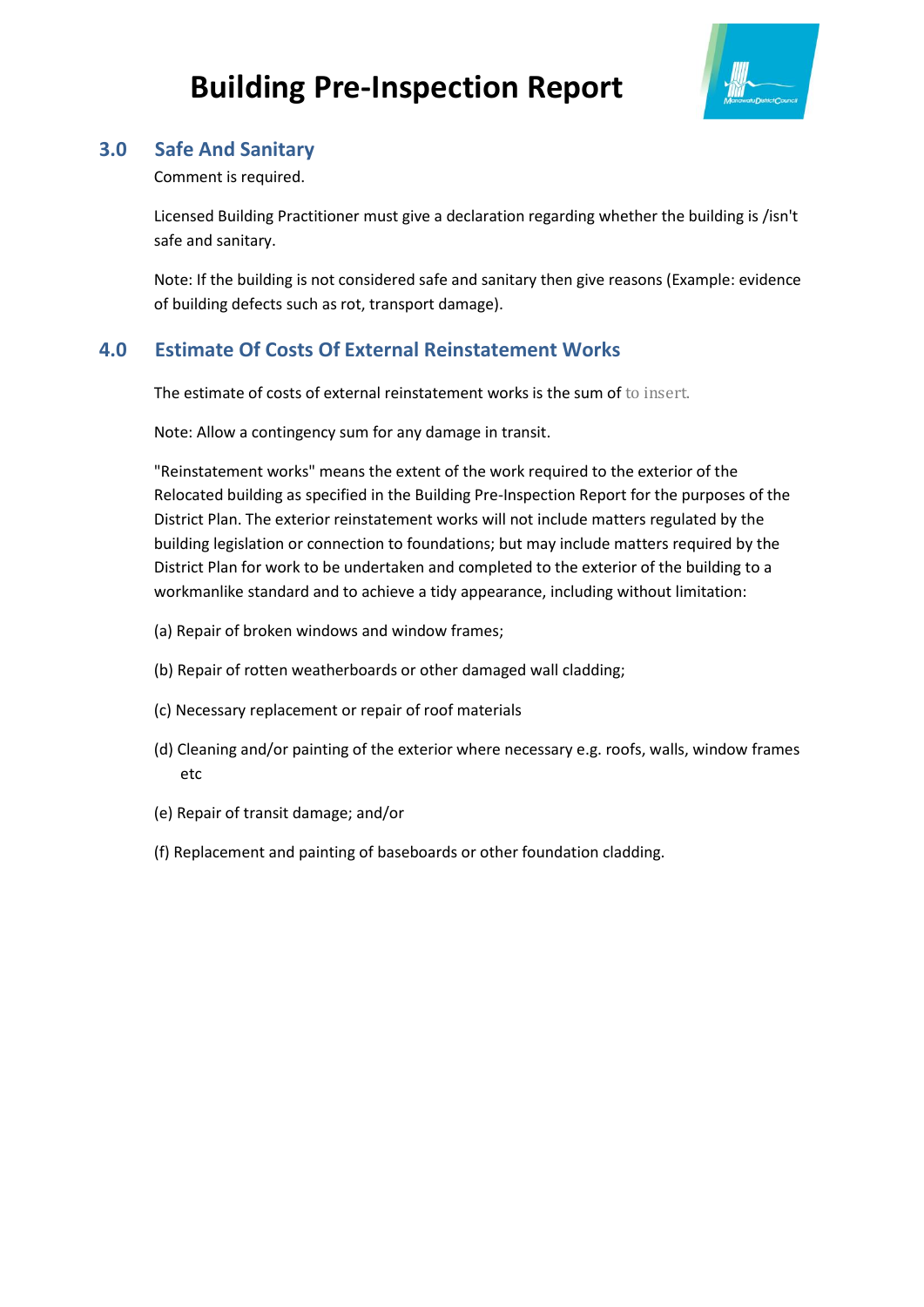## **5.0 Licensed Building Practitioner Signature**

I, certify that the information provided is true and correct and that the building described above appears to have applied with the relevant Building Regulations at the time of its construction, and (if a dwelling) the building has been previously designed, built and used as a dwelling (Except previously used garage and ancillary buildings).

| <b>Author</b>                | <b>Peer Reviewer</b>    |
|------------------------------|-------------------------|
|                              |                         |
| [name]                       | [name]                  |
| Signed:                      | If undertaken/available |
|                              |                         |
|                              |                         |
|                              |                         |
| Qualifications LBP Category, |                         |

| For and On Behalf of Company Name |                                  |  |
|-----------------------------------|----------------------------------|--|
| <b>Address</b>                    | Inspectors business address      |  |
| <b>Telephone</b>                  | Enter telephone business number. |  |
| <b>Fmail</b>                      | Enter business email.            |  |

### **6.0 Owner Certificate And Declaration**

As a requirement of the Manawatu District Plan, I/we Enter NameCERTIFY that I/we will ensure that within 12 months from the building being delivered to the destination site the reinstatement work required in the Condition Table in Section 2.0 of this Report will be completed.

I acknowledge that failure to complete any reinstatement work identified in the Condition Table in Section 2.0 may lead to the Manawatu District Council taking action under the Resource Management Act 1991, including by way of infringement notice, abatement notice, enforcement order, or prosecution. This report does not restrict the Council to undertake enforcement action under other legislation.

I acknowledge that where reinstatement work is not completed within 12 months of the building being delivered to the destination site that a resource consent application will be required for the relocated building. I understand that the Council may charge fees from time to time for activities relating to relocated buildings, as set out in its Annual Fees and Charges.

I certify that the description of the destination site and accompanying photos are true and correct.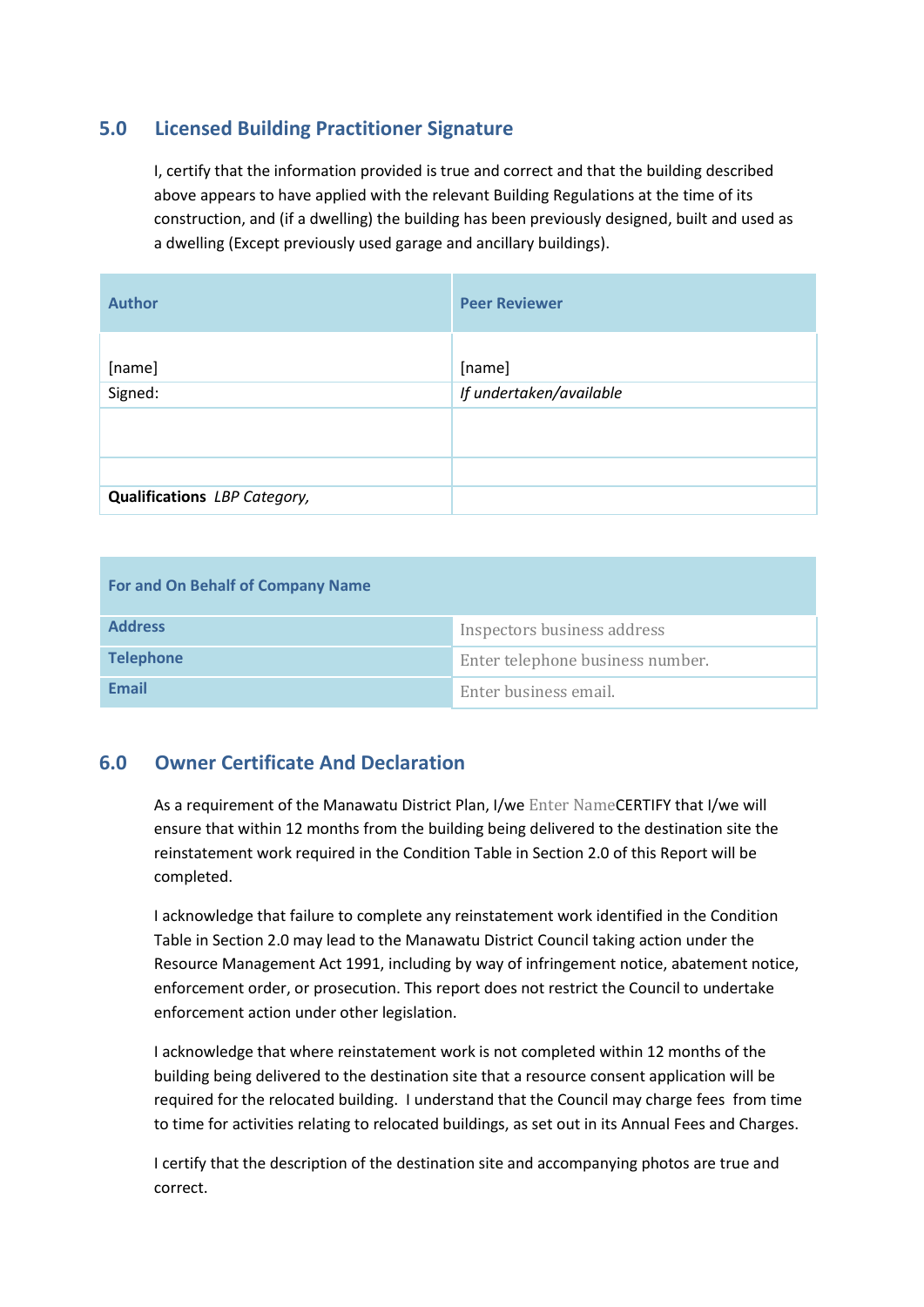

I will provide to the Council photos showing the exterior of the building 12 months after relocation to show reinstatement works required by Condition Table 2.0 of the Building Pre-Inspection Report have been achieved.

| Signed | Print |
|--------|-------|
| Owner  |       |
|        |       |
| Signed | Print |
| Owner  |       |
|        |       |
| Signed | Print |
| Owner  |       |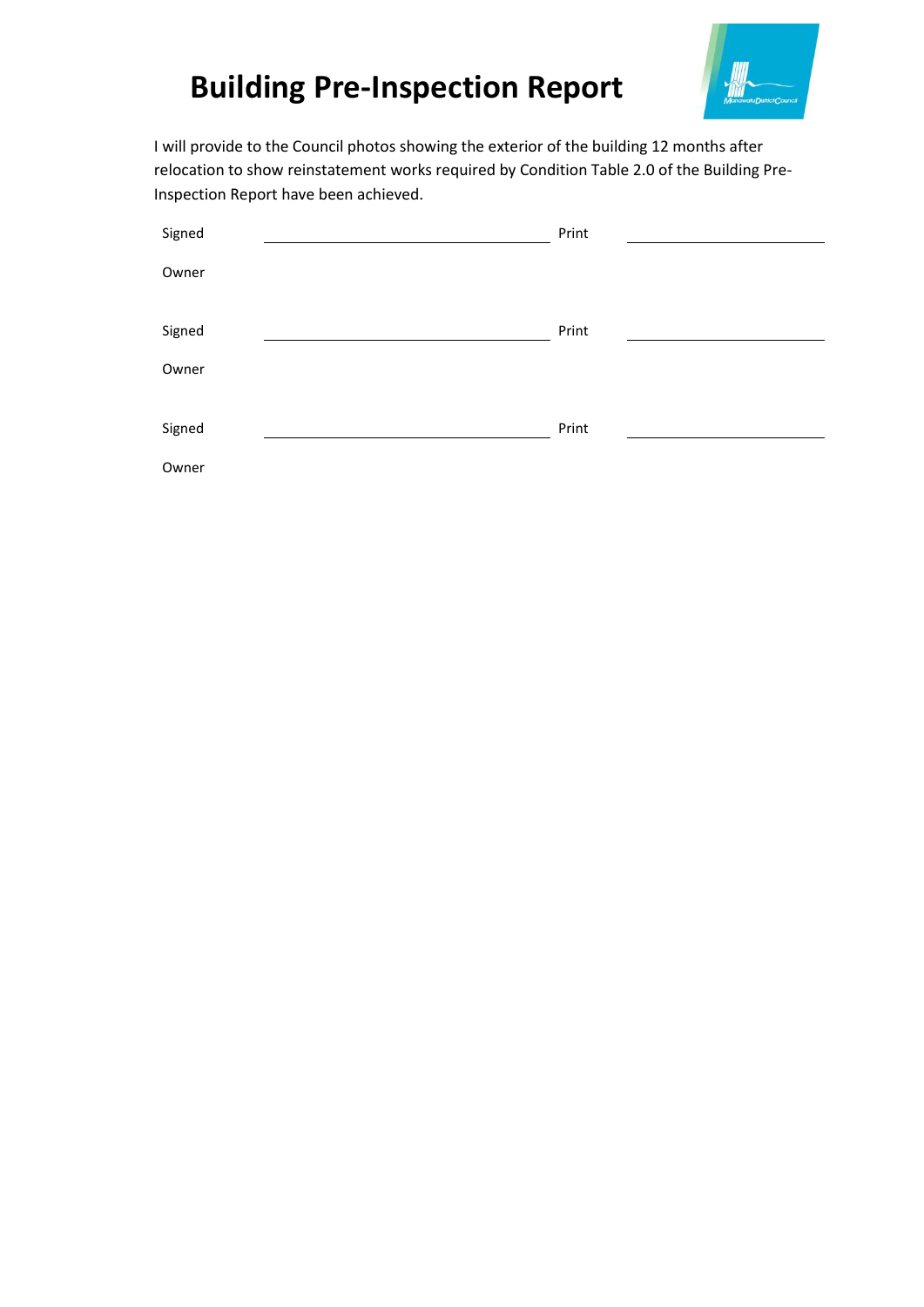# **Destination Site Photographs**

| Elevation description i.e. Front Elevation | Elevation description i.e. Rear Elevation | Elevation description |
|--------------------------------------------|-------------------------------------------|-----------------------|
|                                            |                                           |                       |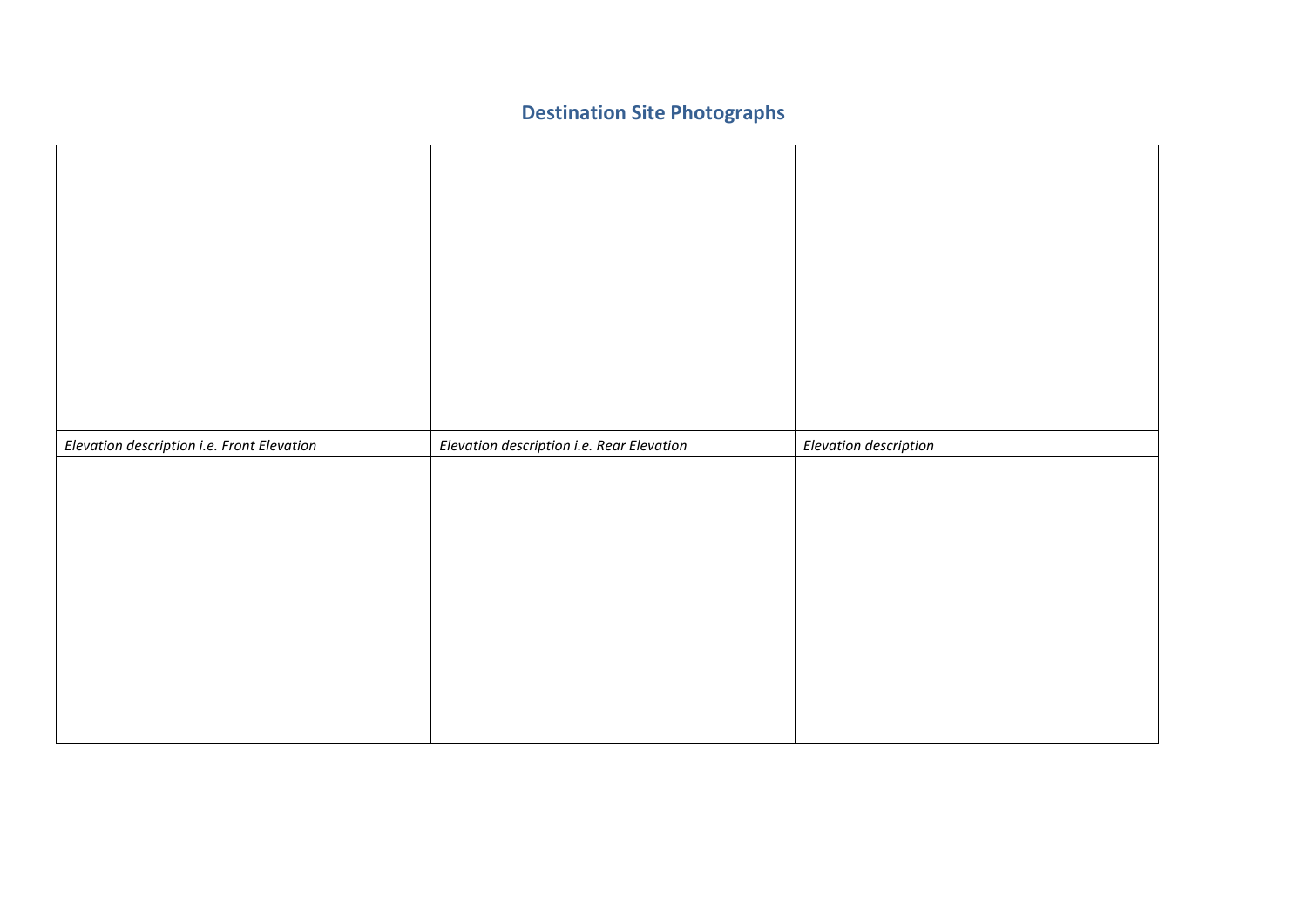| Elevation description | Elevation - description | Elevation description |
|-----------------------|-------------------------|-----------------------|
|                       |                         |                       |
|                       |                         |                       |
|                       |                         |                       |
|                       |                         |                       |
|                       |                         |                       |
|                       |                         |                       |
|                       |                         |                       |
|                       |                         |                       |
|                       |                         |                       |
|                       |                         |                       |
|                       |                         |                       |
|                       |                         |                       |
|                       |                         |                       |
|                       |                         |                       |
|                       |                         |                       |
|                       |                         |                       |
|                       |                         |                       |
|                       |                         |                       |
|                       |                         |                       |
|                       |                         |                       |
|                       |                         |                       |